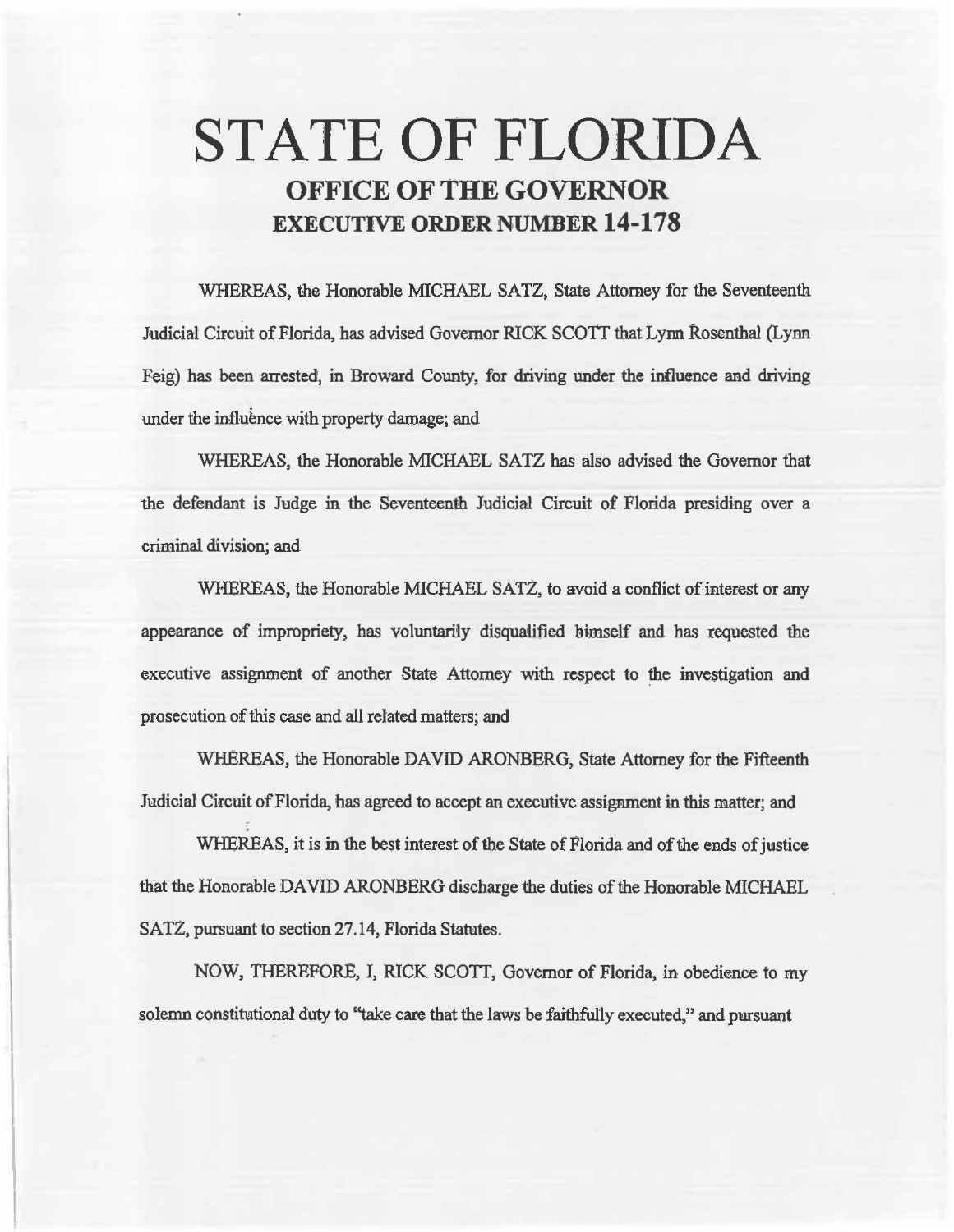to the Constitution and laws of the State of Florida, issue the following Executive Order, effective immediately:

### Section 1.

The Honorable DAVID ARONBERG, State Attorney for the Fifteenth Judicial Circuit of Florida, referred to as the "Assigned State Attorney," is assigned to discharge the duties of the Honorable MICHAEL SATZ, State Attorney for the Seventeenth Judicial Circuit of Florida, as they relate to the investigation, prosecution and all matters related to Lynn Rosenthal (Lynn Feig).

## Section 2.

The Assigned State Attorney or one or more Assistant State Attorneys and Investigators, who have been designated by the Assigned State Attorney, shall proceed immediately to the Seventeenth Judicial Circuit of Florida, and are vested with the authority to perfonn the duties prescribed herein.

#### Section 3.

All residents of the Seventeenth Judicial Circuit are requested, and all public officials are directed, to cooperate and render whatever assistance is necessary to the Assigned State Attorney, so that justice may be served.

#### Section 4.

The period of this Executive Assignment shalt be for one (1) year, to and including May 29, 2015.'